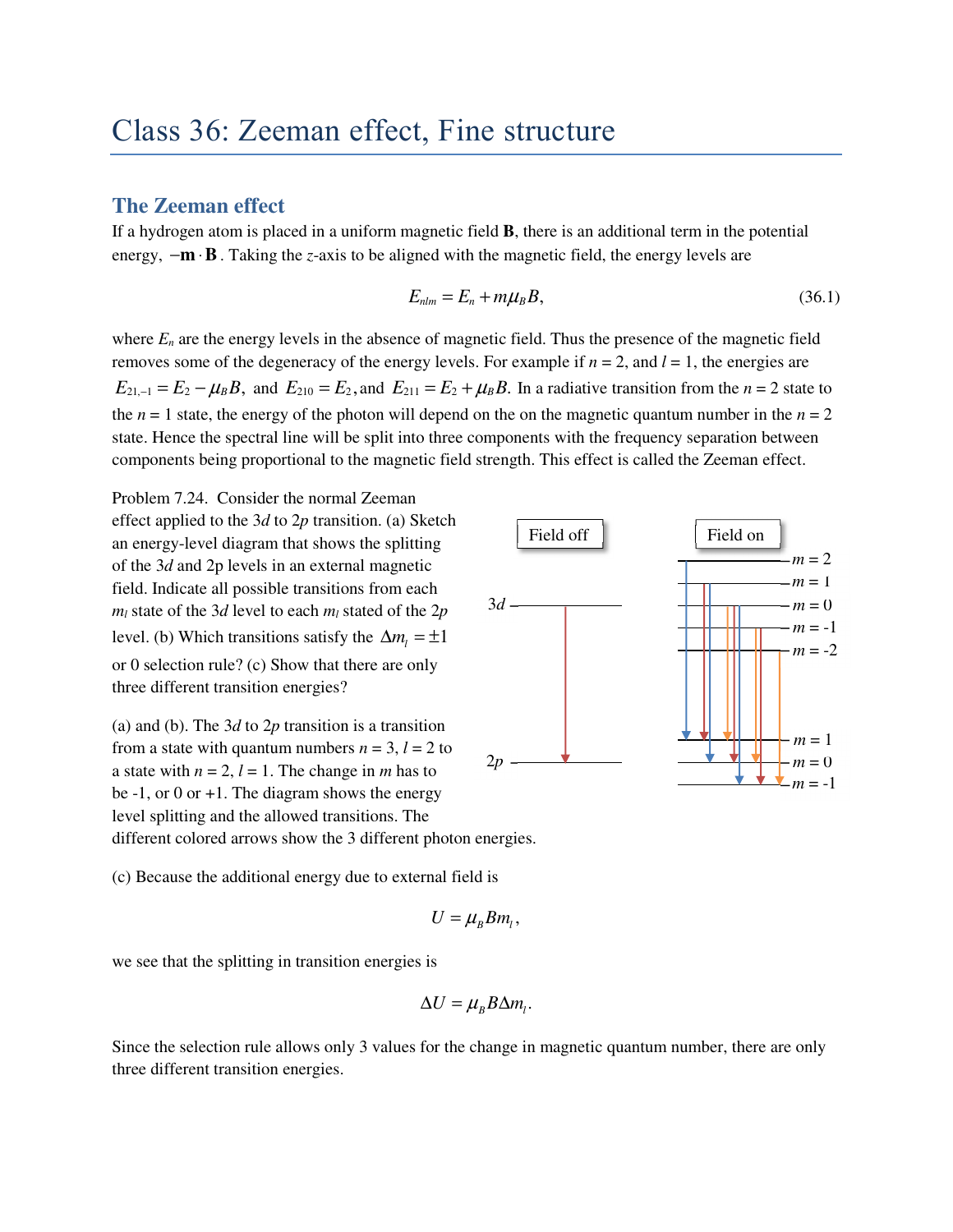Note in the above discussion, the presence of electron spin has been neglected. Because it is the total angular momentum,  $\mathbf{J} = \mathbf{L} + \mathbf{S}$ , that is conserved, the spin and orbital angular momentum do not need to point in the same direction. In fact, **S** and **L** both precess about the direction of **J**, which itself precesses about the direction of **B**. When the electron spin is taken into account, the energy of interaction with the magnetic field is

$$
\Delta E = g_L m_j \mu_B B, \tag{36.2}
$$

where  $m_j$  is the quantum number associated with the *z*-component of the total angular momentum and the **Landé g-factor** is

$$
g_L = 1 + \frac{j(j+1) + s(s+1) - l(l+1)}{2j(j+1)}.
$$
\n(36.3)

The presence of electron spin gives rise to the **anomalous Zeeman effect** in which there is a greater variety of splitting patterns, including non-uniform spacing of the spectral lines.

## **Fine structure**

High resolution spectra show that lines have what is called **fine structure**. For example, the  $H_\alpha$  line is actually a number of closely spaced lines, spread in wavelength over  $\approx 0.02$  nm. There are a number of effects which contribute to modifying the energies from the Bohr model predictions. One effect is due to special relativity. The relativistic energy of a particle is related to its momentum by

$$
E = \sqrt{E_0^2 + (cp)^2},\tag{36.4}
$$

where  $E_0$  is the particle's rest energy. If  $cp \ll E_0$ , we can approximate the energy by the first few terms of a series expansion

$$
E = E_0 \sqrt{1 + \left(\frac{cp}{E_0}\right)^2} = E_0 \left(1 + \frac{1}{2}\left(\frac{cp}{E_0}\right)^2 - \frac{1}{8}\left(\frac{cp}{E_0}\right)^4 + \cdots\right),\tag{36.5}
$$

The second term in the series is the non-relativistic kinetic energy, which is used in deriving the Schrödinger equation. For the H atom, the next term provides a small perturbation to the Hamiltonian (energy operator)

$$
\Delta E = -\frac{1}{8} m_e c^2 \left(\frac{p}{m_e c}\right)^4.
$$
\n(36.6)

Using the relation  $p^2/(2m_e) = E - V(r)$ , the relativistic corrections to the energy levels are found to be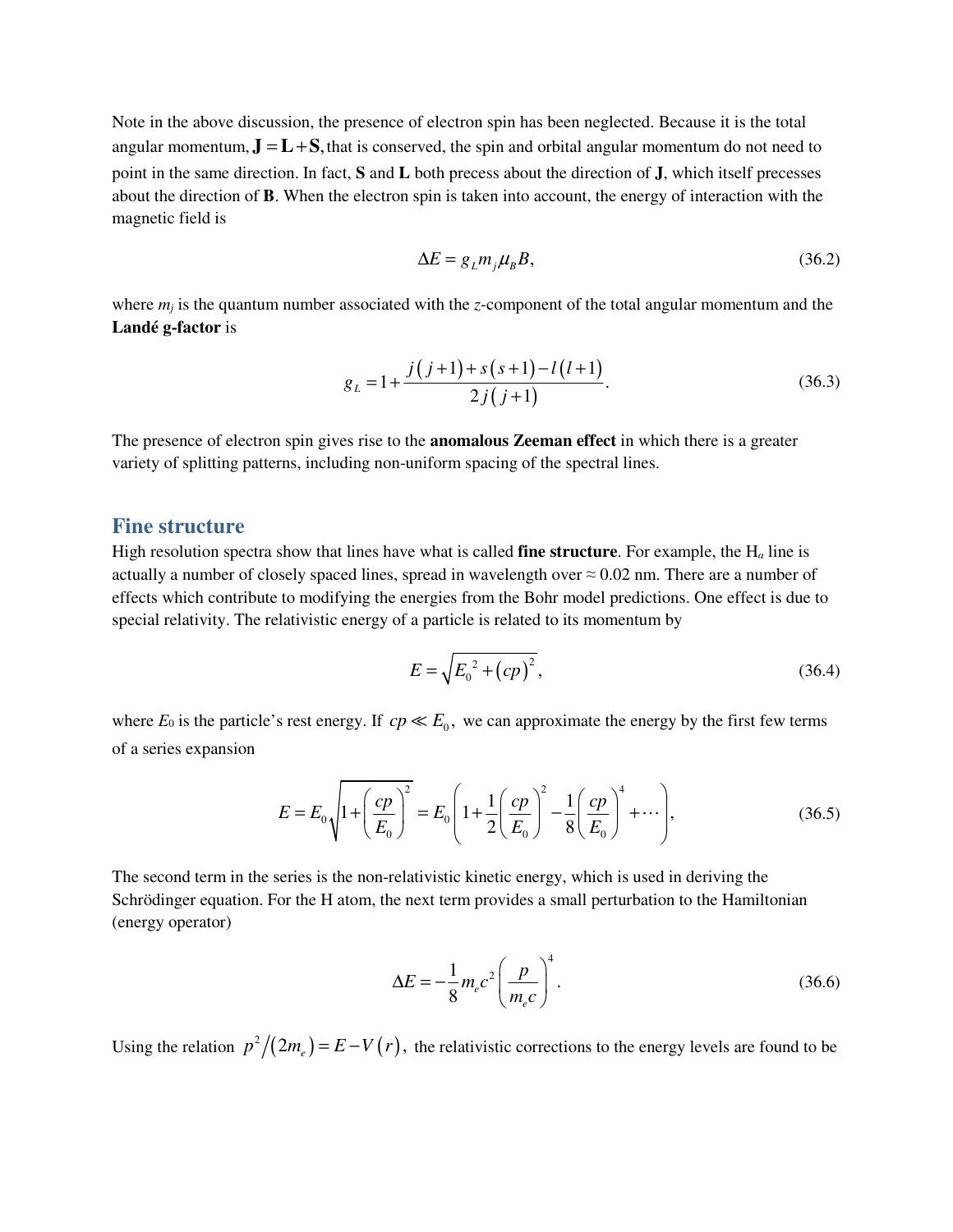$$
\delta E_{nl}^{(rel)} = \frac{\alpha^2}{n} \left( \frac{1}{l + 1/2} - \frac{3}{4n} \right) E_n.
$$
 (36.7)

For the H atom ground state the relativistic correction is  $-9.1 \times 10^{-4}$  eV.

The second effect that modifies the energy levels is called spin-orbit coupling. For  $l \neq 0$ , in a frame moving with the electron, the positively charged nucleus moves in an orbit and provides a magnetic field at the location of the electron. Due to its magnetic dipole moment, the electron has additional term in its potential energy which involves the scalar product of the orbital angular momentum and the electron spin angular momentum. This spin-orbit coupling term is

$$
H_{SO} = -\frac{1}{2}ke^2 \left(\frac{g_e}{2m_e^2c^2}\right) \frac{\mathbf{L} \cdot \mathbf{S}}{r^3},\tag{36.8}
$$

where *r* is the radius of the orbit.

We can find the expectation value of  $\mathbf{L} \cdot \mathbf{S}$  by considering the total momentum operator  $\mathbf{J} = \mathbf{L} + \mathbf{S}$ . We note that

$$
\mathbf{J} \cdot \mathbf{J} = (\mathbf{L} + \mathbf{S}) \cdot (\mathbf{L} + \mathbf{S}) = \mathbf{L} \cdot \mathbf{L} + 2\mathbf{L} \cdot \mathbf{S} + \mathbf{S} \cdot \mathbf{S}.
$$
 (36.9)

Applying this operator to a hydrogen wave function we get

$$
\langle \mathbf{L} \cdot \mathbf{S} \rangle = \frac{\hbar^2}{2} \Big[ j(j+1) - l(l+1) - s(s+1) \Big] = \frac{\hbar^2}{2} \Big[ j(j+1) - l(l+1) - \frac{3}{4} \Big], \tag{36.10}
$$

where use has been made of  $s = 1/2$ .

The expectation value of the  $r<sup>3</sup>$  factor can be shown to be

$$
\left\langle \frac{1}{r^3} \right\rangle = \frac{1}{(na_0)^3} \frac{1}{l \left( l + \frac{1}{2} \right) (l+1)}.
$$
 (36.11)

The net effect of the relativistic, spin-orbit coupling, and a third correction called the Darwin term (that arises because the electron cannot be confined to a point and must be treated as fuzzy ball of radius equal to the electron Compton wavelength) is that

$$
\delta E_{nj} = \frac{\alpha^2}{n} \left( \frac{1}{j + 1/2} - \frac{3}{4n} \right) E_n,
$$
\n(36.12)

where  $j = 1/2$  if  $l = 0$  and  $j = l \pm 1/2$  if  $l > 0$ . Note that this expression does not depend on *l*. Hence the splitting of the energy levels of a state of given *n* and *l* arises from the direction of the electron spin.